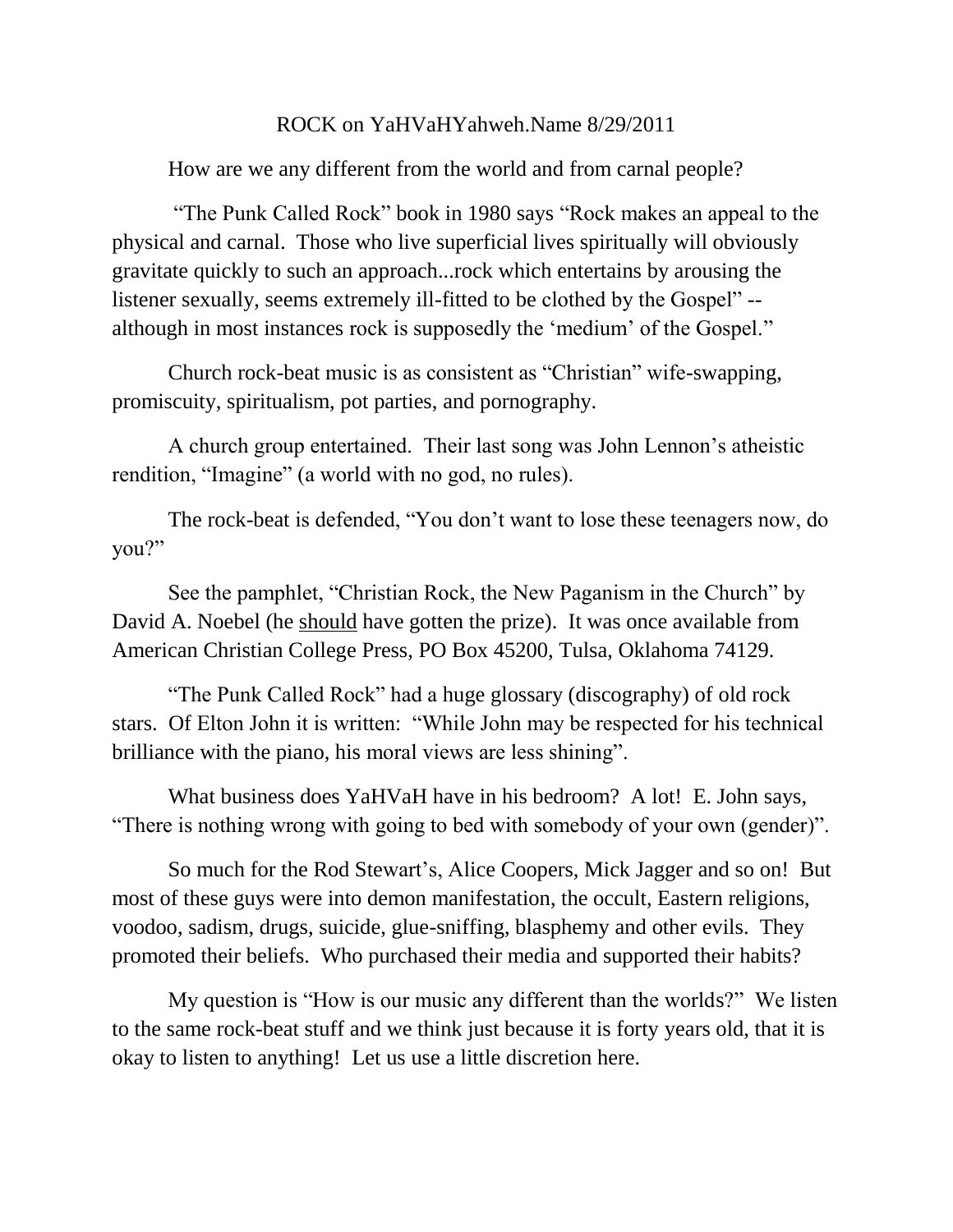Why not "Proud Mary"? What could be wrong with a simple song having only four words to it? The name gives it away. Although the Christian might tell you there is a "Good Pride" I have yet to find that in the Scriptures. Some friends are touting the swamp-rock group, Credence Clearwater, so it made me wonder if swamp-rock per-se is wrong. But I know pride and arrogance are sin. There is that carnal aggressive music and spirit we should avoid, even if we are in leadership. No wonder that a carnal leader may not be accepted. Who can tolerate the contentious and arrogant personality?

Here are some objections. "I am sure if the researcher looked hard enough he could say (bad) things about Opera, Classical, Jazz, etc. etc. He is right-on some and could be off on others. I don't believe all the 40 year old Rock 'n' Roll Music is bad." He tried to discredit Larsen, the researcher. "So I think if we were to be nit-picky all music would have a minus. And at times Larsen went off the deep end." (Tsephan: To be in error in one point, does not condemn the whole.)

The above comment was made by a Messianic preacher! Opera music possibly bad? Yes, some of it is for sure. Classical? Yes, some classical encourages idolotry and manipulates the nervous system to cause a morose spirit. Is there bad jazz? Yes, a lot of it is way carnal. Forty year-old music does not change its moral quality. By comparison to some of some of the year 2011music, it would seem to be less harmful. But it still has the same properties as before. The author does not condemn ALL music! He gave quotes and references on the rock artists of the 1970"s. If Mick Jagger said he would use the medium of music to corrupt America, then you heard it right from the horses" mouth.

One of the reasons TsephanYah is writing this about rock music, many assemblies and church ignore this topic, as well as other topics which need to be addressed. I am shocked the Messianic Assemblies is one of them.

Will they speak-out against evils of today for fear of losing some support? We need to investigate practices in society such as the New Age movement to see if it should be accepted or avoided.